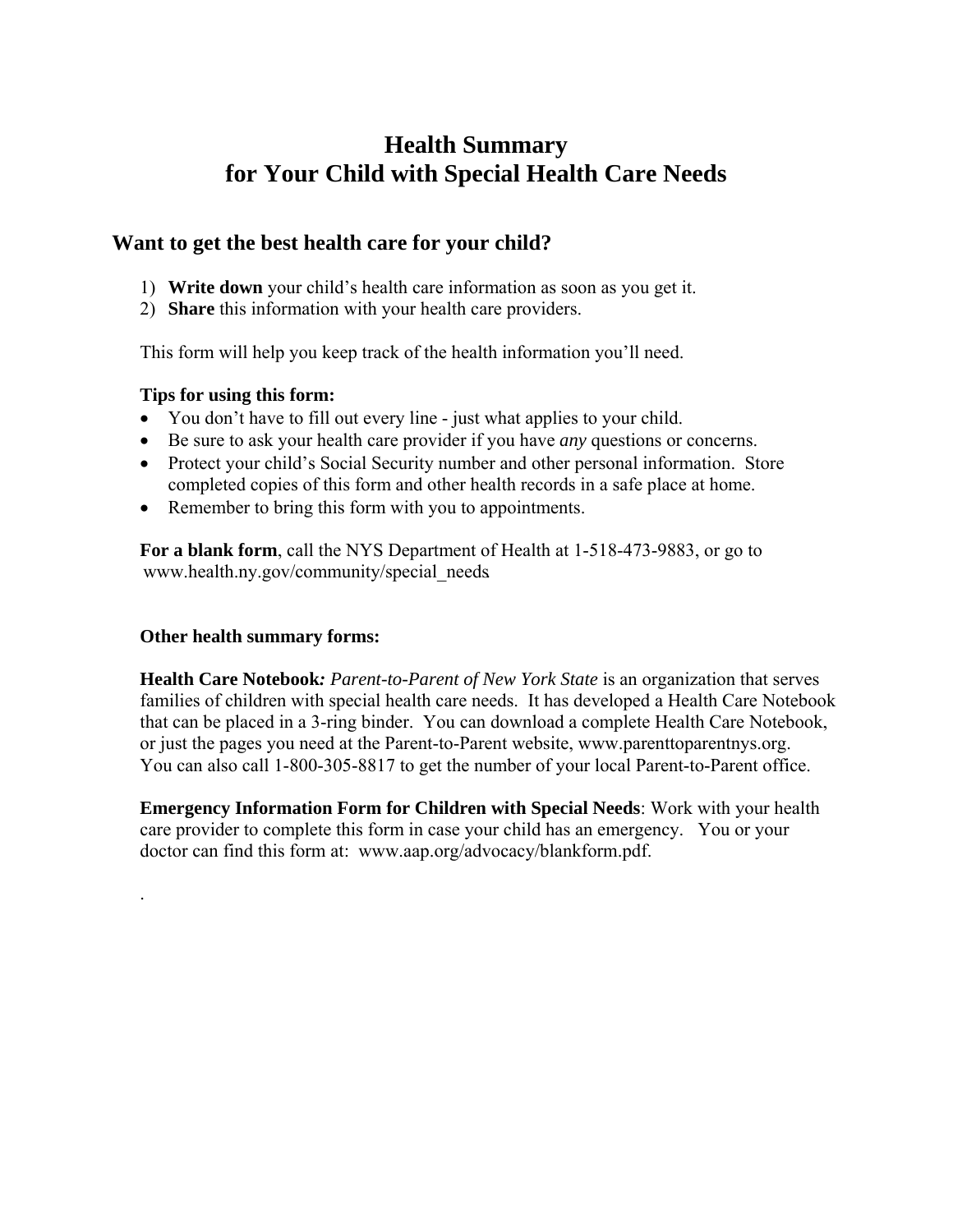# **Health Summary for Your Child with Special Health Care Needs**

| Name of Child:                                                                                                                                                                                                                 | DOB:                                                                                                                                                                                                                           |                                              |  |  |  |
|--------------------------------------------------------------------------------------------------------------------------------------------------------------------------------------------------------------------------------|--------------------------------------------------------------------------------------------------------------------------------------------------------------------------------------------------------------------------------|----------------------------------------------|--|--|--|
|                                                                                                                                                                                                                                | Child's Nickname: Soc. Security #: Soc. Security (Optional)                                                                                                                                                                    |                                              |  |  |  |
|                                                                                                                                                                                                                                |                                                                                                                                                                                                                                | Parent/Guardian: Phone (home): Phone (home): |  |  |  |
|                                                                                                                                                                                                                                |                                                                                                                                                                                                                                |                                              |  |  |  |
|                                                                                                                                                                                                                                |                                                                                                                                                                                                                                |                                              |  |  |  |
|                                                                                                                                                                                                                                |                                                                                                                                                                                                                                |                                              |  |  |  |
| Child's Main Diagnosis:                                                                                                                                                                                                        |                                                                                                                                                                                                                                |                                              |  |  |  |
|                                                                                                                                                                                                                                |                                                                                                                                                                                                                                |                                              |  |  |  |
| <b>Special Care Needs of Your Child</b><br>Allergies: Include medicine, food, environment, contact, or other. Also describe what happens.                                                                                      |                                                                                                                                                                                                                                |                                              |  |  |  |
| 1. What happens: What here is a series of the series of the series of the series of the series of the series of the series of the series of the series of the series of the series of the series of the series of the series o |                                                                                                                                                                                                                                |                                              |  |  |  |
|                                                                                                                                                                                                                                |                                                                                                                                                                                                                                |                                              |  |  |  |
| 3. What happens: What happens:                                                                                                                                                                                                 |                                                                                                                                                                                                                                |                                              |  |  |  |
| $\bullet$                                                                                                                                                                                                                      |                                                                                                                                                                                                                                |                                              |  |  |  |
| $\bullet$                                                                                                                                                                                                                      | Describe any challenges with movement, hearing, eyesight, or thinking:                                                                                                                                                         |                                              |  |  |  |
|                                                                                                                                                                                                                                |                                                                                                                                                                                                                                |                                              |  |  |  |
| $\bullet$                                                                                                                                                                                                                      | Special safety instructions/crisis plan: 1999 and 1999 and 1999 and 1999 and 1999 and 1999 and 1999 and 1999 and 1999 and 1999 and 1999 and 1999 and 1999 and 1999 and 1999 and 1999 and 1999 and 1999 and 1999 and 1999 and 1 |                                              |  |  |  |
| $\bullet$                                                                                                                                                                                                                      | Special conditions, treatment challenges, unusual findings, or equipment used (type & size):                                                                                                                                   |                                              |  |  |  |
|                                                                                                                                                                                                                                |                                                                                                                                                                                                                                |                                              |  |  |  |
| <b>Usual Doctor:</b> Phone: Fax: Fax:                                                                                                                                                                                          |                                                                                                                                                                                                                                |                                              |  |  |  |
|                                                                                                                                                                                                                                |                                                                                                                                                                                                                                | Email: Email:                                |  |  |  |
|                                                                                                                                                                                                                                |                                                                                                                                                                                                                                | Phone:                                       |  |  |  |
| Pharmacy Name: 1988 Manual Manual Manual Manual Manual Manual Manual Manual Manual Manual Manual Manual Manual                                                                                                                 |                                                                                                                                                                                                                                | Phone: 2008                                  |  |  |  |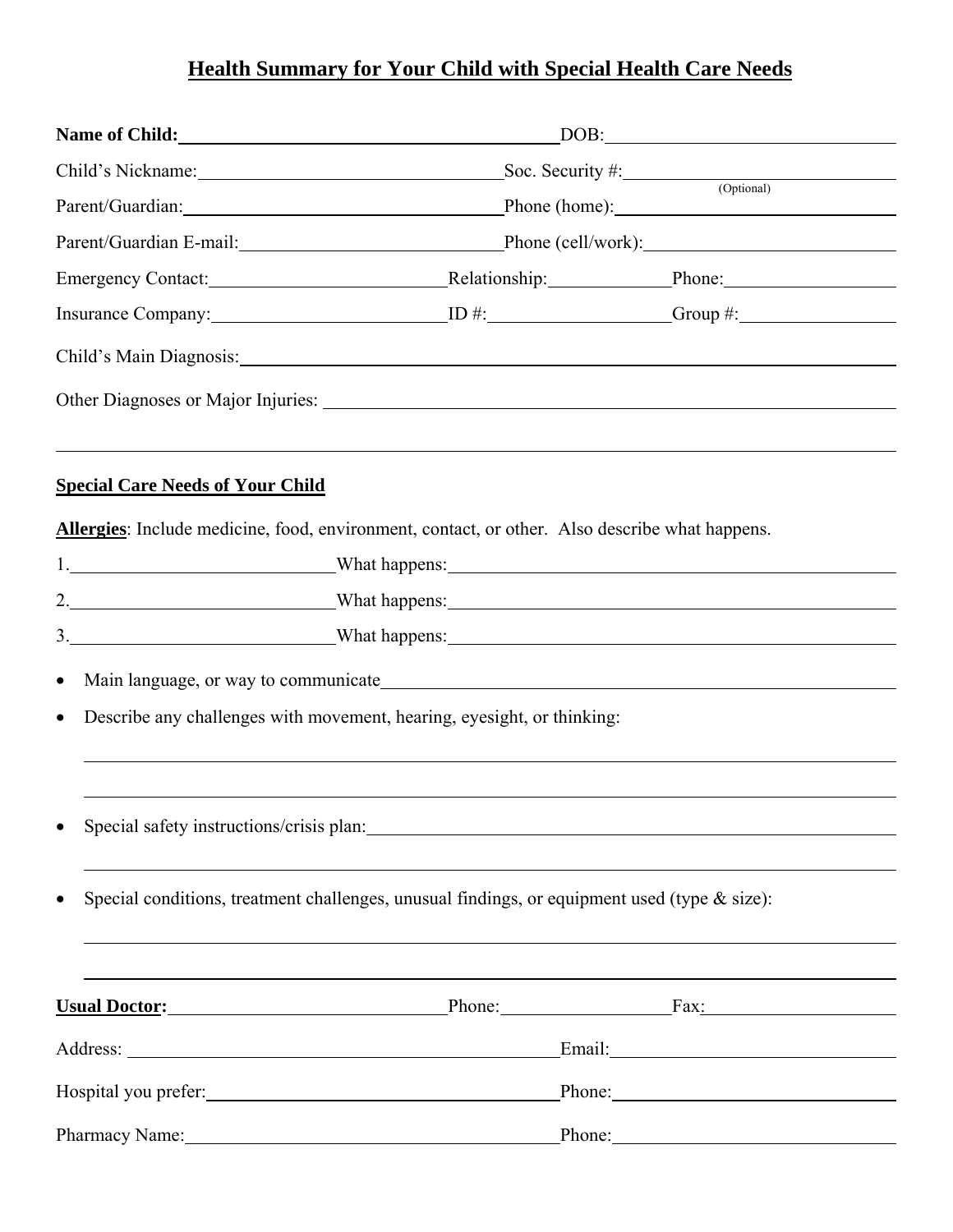| Child's Name: | Parent/Guardian: | page. |
|---------------|------------------|-------|
|               |                  |       |

# **Major Surgeries and Hospitalizations**

| Where:                                                          | Why:<br><u>and the state of the state of the state of the state of the state of the state of the state of the state of the state of the state of the state of the state of the state of the state of the state of the state of the state</u> | Date: |
|-----------------------------------------------------------------|----------------------------------------------------------------------------------------------------------------------------------------------------------------------------------------------------------------------------------------------|-------|
| Where:<br><u> 1980 - Jan Stein Berlin, amerikansk politiker</u> | Why:                                                                                                                                                                                                                                         | Date: |
| Where:                                                          | Why:                                                                                                                                                                                                                                         | Date: |
| Where:                                                          | Why:                                                                                                                                                                                                                                         | Date: |

### **Medicines (Drugs) your child is taking:**

| Name of medicine | For what reason | Amount (Dose) and how often | Doctor who ordered |
|------------------|-----------------|-----------------------------|--------------------|
|                  |                 |                             |                    |
|                  |                 |                             |                    |
|                  |                 |                             |                    |
|                  |                 |                             |                    |

# **Medicines (Drugs) tried in the past that didn't work, and what happened**

#### **Additional Health Care Providers**

 $\overline{a}$ 

 $\overline{a}$ 

|                             |  | Phone:<br>Reason: <u>Constantino</u>                                                                                                                                                                                           |
|-----------------------------|--|--------------------------------------------------------------------------------------------------------------------------------------------------------------------------------------------------------------------------------|
|                             |  | Reason: Phone: Phone:                                                                                                                                                                                                          |
|                             |  | Name: Phone: Phone: Phone: Phone: Phone: Phone: Phone: Phone: Phone: Phone: Phone: Phone: Phone: Phone: Phone: Phone: Phone: Phone: Phone: Phone: Phone: Phone: Phone: Phone: Phone: Phone: Phone: Phone: Phone: Phone: Phone: |
|                             |  | Name: Reason: Reason: Phone: Phone:                                                                                                                                                                                            |
|                             |  | Usual Dentist: Phone: Fax:                                                                                                                                                                                                     |
|                             |  |                                                                                                                                                                                                                                |
| <b>Other Care Providers</b> |  |                                                                                                                                                                                                                                |
| School Contact:             |  | Phone: E-mail:                                                                                                                                                                                                                 |
|                             |  | Phone: E-mail:                                                                                                                                                                                                                 |
|                             |  | Phone: E-mail:                                                                                                                                                                                                                 |